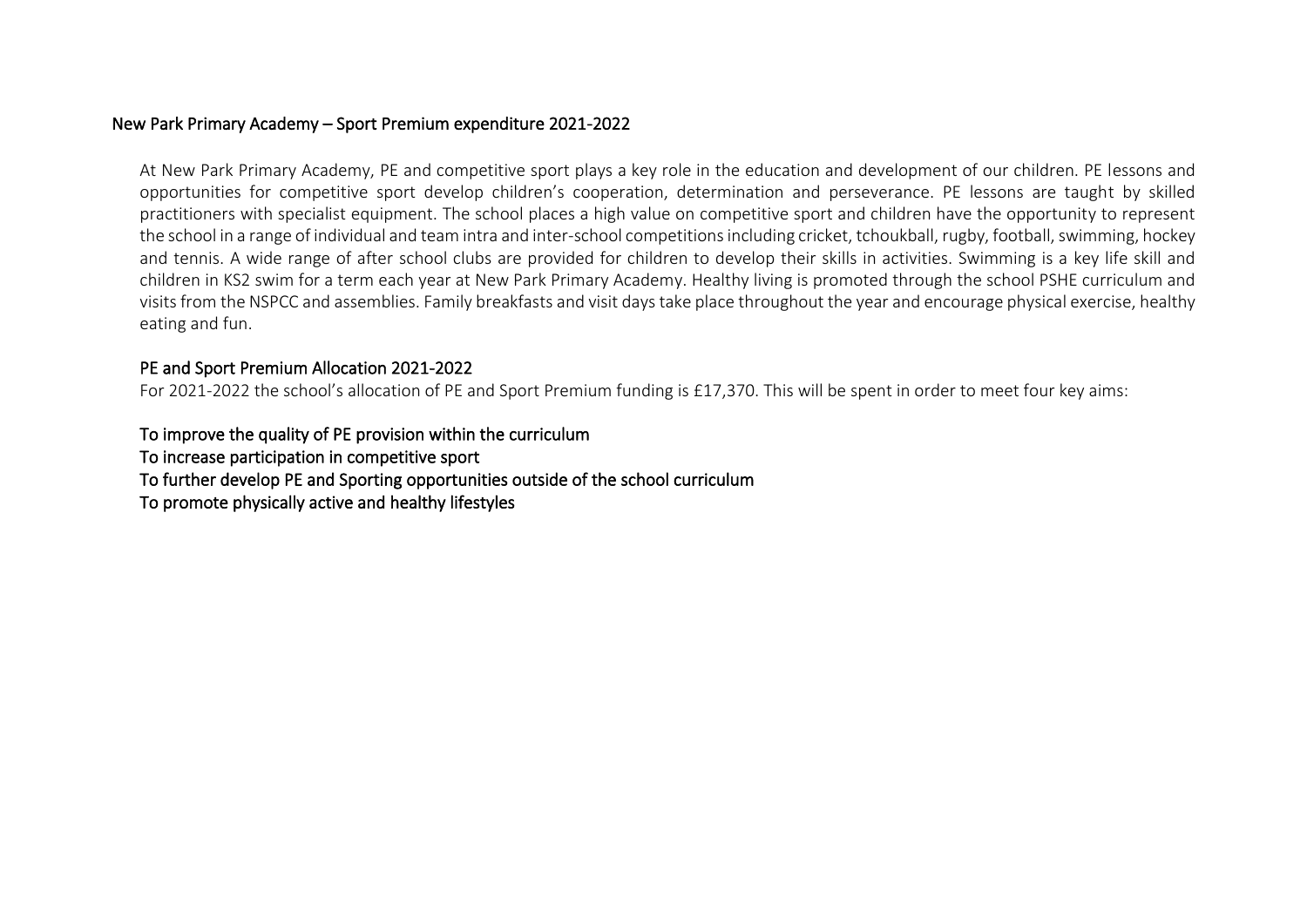| Objective                                         | <b>Actions</b>                                                                                                                                                                                                                                                                                                                                                                                                                                                                                                                                                                                                                                                                                                                                                                                                                                                                                                                                                                                                                            | <b>Success Criteria</b>                                                                                                                                                                                                                                                                                                                                                                                                                                                                               | <b>Funding</b> |
|---------------------------------------------------|-------------------------------------------------------------------------------------------------------------------------------------------------------------------------------------------------------------------------------------------------------------------------------------------------------------------------------------------------------------------------------------------------------------------------------------------------------------------------------------------------------------------------------------------------------------------------------------------------------------------------------------------------------------------------------------------------------------------------------------------------------------------------------------------------------------------------------------------------------------------------------------------------------------------------------------------------------------------------------------------------------------------------------------------|-------------------------------------------------------------------------------------------------------------------------------------------------------------------------------------------------------------------------------------------------------------------------------------------------------------------------------------------------------------------------------------------------------------------------------------------------------------------------------------------------------|----------------|
| All children<br>are involved<br>in active<br>play | Ensure regular physical activity for all pupils through:<br>Resourcing playground equipment throughout the year<br>so children can create their own games<br>Shelving installed in KS1 and KS2 playgrounds to house<br>playground equipment and scrap shed<br>Scrap Shed store maintained, restocked and<br>redistributed in new storage throughout playgrounds.<br>Assembly to reintroduce scrap shed routines<br>Improve access and opportunities for physical play on<br>the school playgrounds<br>Remove fencing from KS1 playground to create<br>$\circ$<br>larger, open playing space<br>New grassed areas laid in KS1 playground to<br>$\circ$<br>allow children to play safely on a softer surface<br>Climbing wall split up and moved from KS2<br>$\circ$<br>playground (half staying in KS2 and half in KS1)<br>Repair and relay artificial grass surface in KS2<br>$\circ$<br>playground to create additional playing space<br>Remove and reinstall bridge, balance beam and<br>$\circ$<br>climbing sticks into KS1 playground | Pupil voice surveys and focus chats show positive attitudes at<br>play time and all children engaged in physical activity.<br>PE lead to check in regularly with lunchtime supervisors to<br>identify timetabling flaws / teething issues with play leaders.<br>Play leaders to run daily games with Nursery and Reception<br>children during lunchtime - Pack of games available<br>Introduce star of the week award for lunchtime behaviour,<br>teamwork and sportsmanship to be awarded each week. | £11,000        |
| Children<br>have access<br>to high<br>quality PE  | Audit of existing provision<br>Purchasing of new equipment                                                                                                                                                                                                                                                                                                                                                                                                                                                                                                                                                                                                                                                                                                                                                                                                                                                                                                                                                                                | Sufficient quality and quantity of PE resources to teach PE<br>curriculum                                                                                                                                                                                                                                                                                                                                                                                                                             | £2,000         |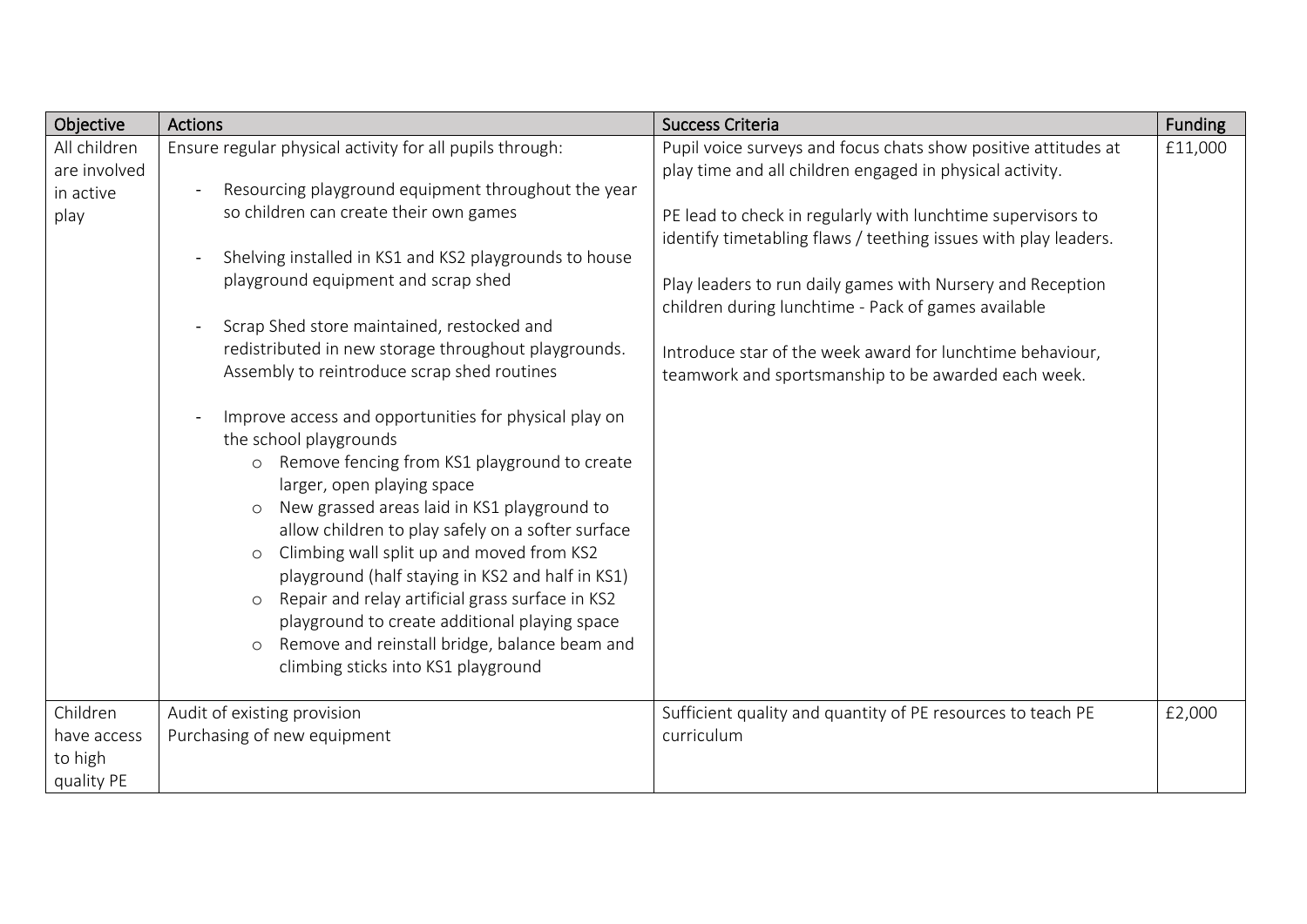| equipment<br>for lessons                 |                                                                                                                    |                                                                                                                                                     |        |
|------------------------------------------|--------------------------------------------------------------------------------------------------------------------|-----------------------------------------------------------------------------------------------------------------------------------------------------|--------|
| High quality<br>PE<br>curriculum         | Hold CPD to refresh staff on use of LTPE whole school planning<br>to help them teach PE and sport more effectively | Conversations with staff indicate that the quality of PE teaching<br>is high and all children are being challenged appropriately.                   | £600   |
| inspires all<br>children to<br>take part | Ensure differentiation / assessment strategies are consistent<br>throughout school                                 | Conversations with staff indicate that staff are using LTPE<br>confidently and competently.                                                         |        |
| and succeed<br>in sport and<br>physical  | Increase staff confidence in gymnastics (due to not teaching<br>due to COVID), through CPD.                        | Pupil voice focus groups from each year group indicate that PE is<br>challenging, well-structured, enjoyable and safe.                              |        |
| activity                                 |                                                                                                                    | An award for PE (Healthy schools / North Yorkshire PE awards)<br>recognises the high-quality teaching and learning that is received<br>at New Park. |        |
| Girls                                    | Re-introduction of girl-only competitions and events both inter                                                    | Extra-curricular registers show increased numbers of girls taking                                                                                   |        |
| develop self-<br>confidence              | and intra.                                                                                                         | part in physical activity                                                                                                                           |        |
|                                          |                                                                                                                    |                                                                                                                                                     |        |
|                                          |                                                                                                                    |                                                                                                                                                     |        |
| and positive<br>attitudes                | Girl only competitions, led by staff and play leaders, at<br>lunchtimes                                            |                                                                                                                                                     |        |
| towards                                  |                                                                                                                    |                                                                                                                                                     |        |
| physical                                 |                                                                                                                    |                                                                                                                                                     |        |
| activity                                 |                                                                                                                    |                                                                                                                                                     |        |
| All children                             | Organise swimming lessons for Y5/6, 3/4 and 1/2                                                                    | Children formally assessed by swimming instructors at the end                                                                                       |        |
| can swim                                 |                                                                                                                    | of the swimming block.                                                                                                                              |        |
| 25m by the                               | Timetable and staff swimming termly                                                                                |                                                                                                                                                     |        |
| end of KS2                               |                                                                                                                    | Swimming assessments collected from Hydro and data collated                                                                                         |        |
| Increased                                | Children to enter inter-school sporting competitions for KS2                                                       | Register of children taking part in competitive sporting events                                                                                     | £2,100 |
| number of<br>children                    | with other schools in local area.                                                                                  | shows increased numbers from all year groups                                                                                                        |        |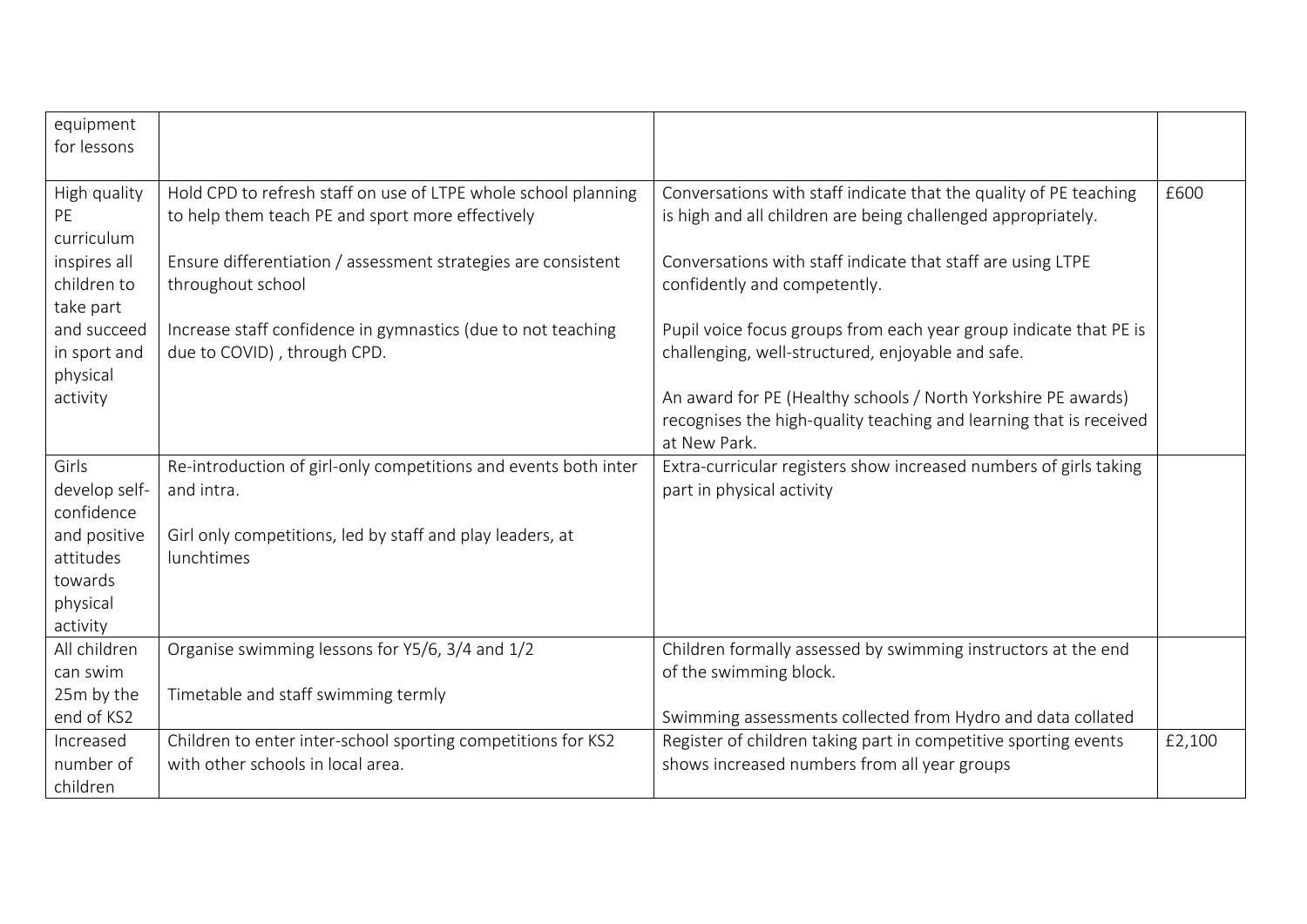| accessing<br>competitive<br>sport                                | Whole year group inter-school sporting competitions to be held<br>with other schools in local area<br>Playleaders to hold intra school competitions during lunch for<br>all year groups<br>Organise girl-only sporting events<br>Lunchtime competitive sport timetable established giving ALL<br>children access to competitive sport.<br>Staff trained in leading competitive sport<br>$\overline{\phantom{0}}$<br>Taxi's used to transport children to sporting events      |                                                                                                                                                                                                                                                                                 |      |
|------------------------------------------------------------------|-------------------------------------------------------------------------------------------------------------------------------------------------------------------------------------------------------------------------------------------------------------------------------------------------------------------------------------------------------------------------------------------------------------------------------------------------------------------------------|---------------------------------------------------------------------------------------------------------------------------------------------------------------------------------------------------------------------------------------------------------------------------------|------|
| Children<br>develop<br>balance,<br>stability and<br>coordination | Cycling lessons to take place during summer term for all<br>children who have not had lessons to ensure they can ride to a<br>sufficiently safe standard.<br>All reception / Nursery children taught how to ride a bike.<br>Children have a secure understanding of skills content and<br>safety aspects of cycling<br>Bike ability to teach Y5/6 students how to ride a bike safely on<br>the road within the local environment<br>Cycling club to be ran during summer term | Observations indicate that the quality of cycling teaching is high<br>and all children are being challenged appropriately.<br>All children can ride a bike to a sufficiently safe standard.<br>All children have opportunity to develop balance, coordination<br>and stability. | £900 |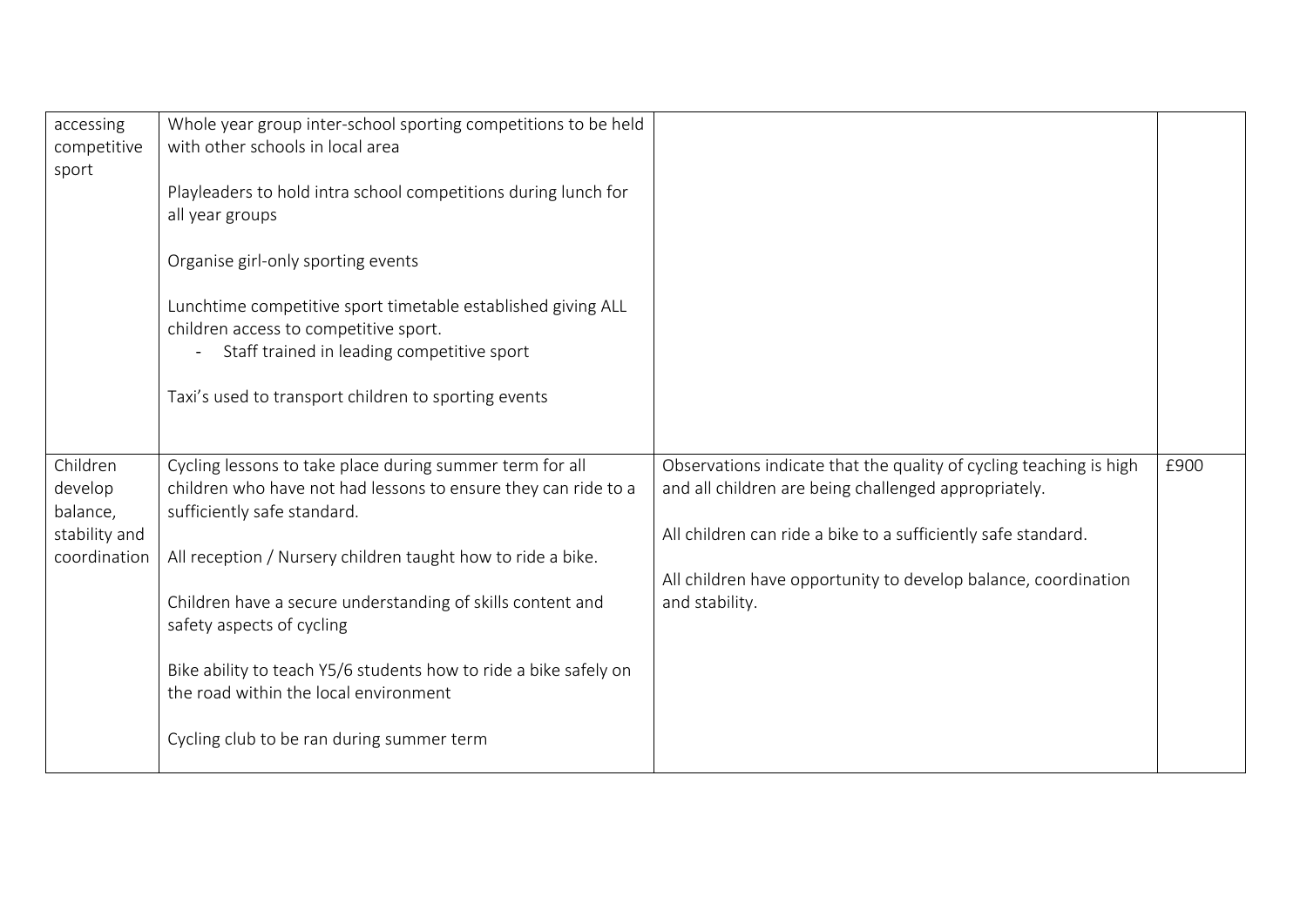|                                                                                              | Contact resurrection bikes and purchase a set of bikes for<br>school for the children who do not own a bike.                                                                                                                                                                                                                                                                                                                                                |                                                                                                                                                                                                                                                                                                                                                                                                                                                                                                                                        |      |
|----------------------------------------------------------------------------------------------|-------------------------------------------------------------------------------------------------------------------------------------------------------------------------------------------------------------------------------------------------------------------------------------------------------------------------------------------------------------------------------------------------------------------------------------------------------------|----------------------------------------------------------------------------------------------------------------------------------------------------------------------------------------------------------------------------------------------------------------------------------------------------------------------------------------------------------------------------------------------------------------------------------------------------------------------------------------------------------------------------------------|------|
| Develop<br>sports<br>leadership,<br>refereeing<br>and<br>collaborative<br>skills             | Maintain links with local high schools and explore opportunities<br>for Academy Trust sport-based events.<br>Sporting influence to train playleaders in following areas:<br>Creating a game<br>Explaining rules<br>Time management<br>Spatial awareness<br>Managing behaviour<br>Playleaders to work with PE lead to develop a timetable to<br>cover all year groups<br>Play leaders to work with PE Lead to order equipment and run<br>designed activities | Increased number of year 6 play leaders providing quality<br>provision at lunch times<br>Record training days for playleaders<br>Playleaders work with PE lead to design an effective timetable,<br>ensuring opportunities for all year pupils to participate in lunch<br>time sport and competitive sport<br>PE Lead to meet every 2 weeks with playleaders to<br>evaluate effectiveness and change games offered<br>Games regularly changed to ensure all children have an<br>opportunity to participate in a sport/ game they enjoy | £500 |
| Encourage a<br>healthy<br>lifestyle<br>throughout<br>the school<br>community<br>Children are | Achieve Healthy School's award - Silver by completing active<br>life-style section.<br>Attend training on award in October<br>Purchase sports kit with school logo and name                                                                                                                                                                                                                                                                                 | Children and staff actively contributed to changes made through<br>healthy school's award.                                                                                                                                                                                                                                                                                                                                                                                                                                             | £300 |
| proud to<br>represent<br>New Park at<br>competitive<br>events                                |                                                                                                                                                                                                                                                                                                                                                                                                                                                             |                                                                                                                                                                                                                                                                                                                                                                                                                                                                                                                                        |      |